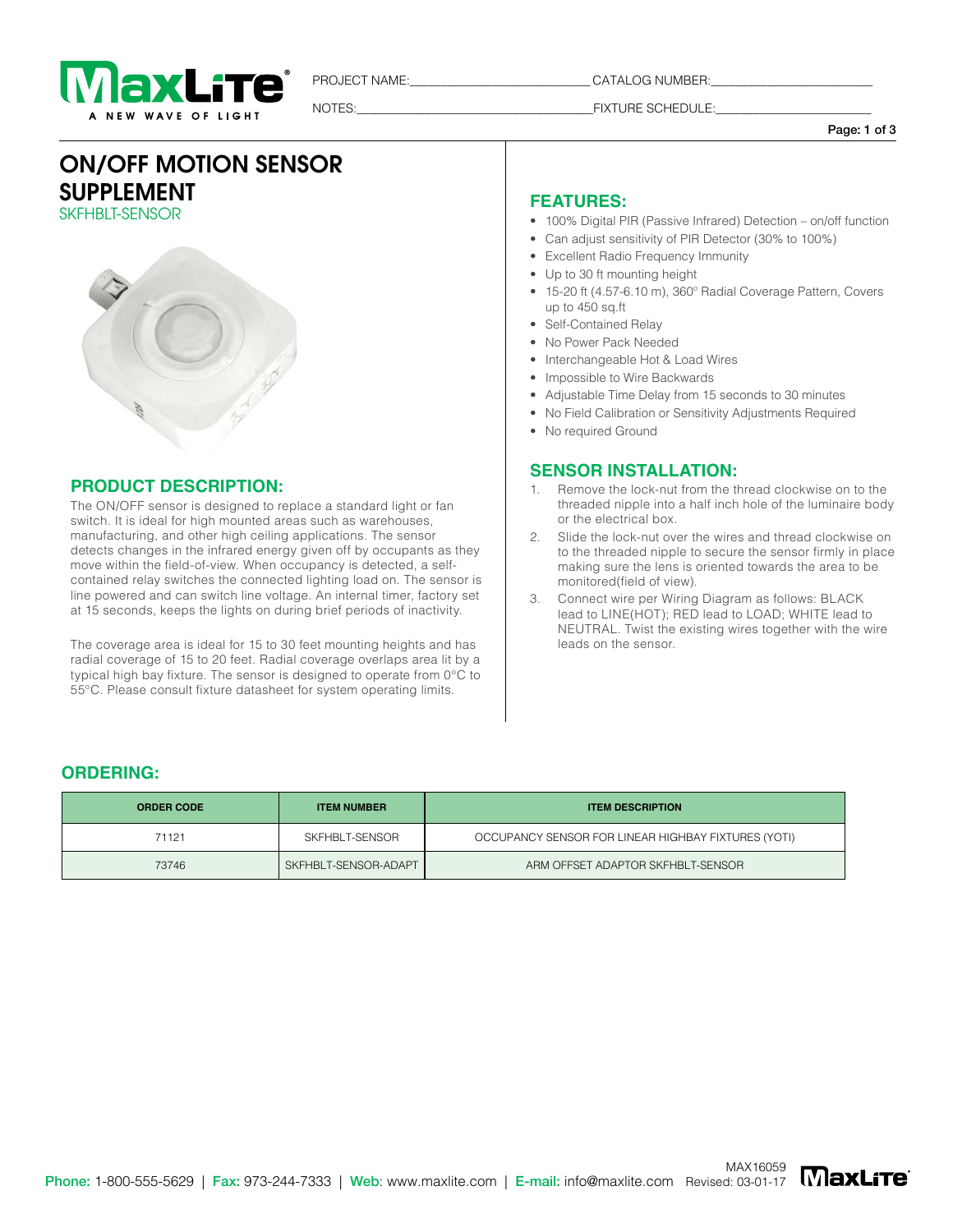

**SKFHBLT-SENSOR**

### **SPECIFICATION:**

|                               | <u>UN IIDEI UENUVII</u>                 |
|-------------------------------|-----------------------------------------|
| <b>SPECIFICATION</b>          |                                         |
| Power Supply                  | 120/277VAC, 50/60Hz                     |
| Max Load                      | 800/1200W(VA)@ 120/277V                 |
| <b>Mounting Method</b>        | 1/2" KNOCKOUT                           |
| Wire Length                   | 30 INCHES                               |
| Mounting Height               | 15 TO 30FT RECOMMENDED                  |
| <b>Detection Range</b>        | SUBJECT TO MOUNTING HEIGHT              |
| Ambient Light Level           | 7 LEVELS ACCU-SET DIGITAL POTENTIOMETER |
| Delay Time Setting            | FIXED 15 SEC TO 30 MIN                  |
| <b>Sensitivity Adjustment</b> | 100% TO 30%                             |
| OP Humidity                   | MAX 90% RH                              |
| OP Temperature                | 32°F~131°F                              |
| <b>Dimensions</b>             | 3.55"L x 3.55"W x 1.57"D                |

### **ADAPTOR INSTALLATION:**

1. Position one half of the adapter body on the end of the luminaire to determine the appropriate mounting hole to be used.

- 2. Punch out the keyed hole of the adapter half body to be mounted on the luminaire or electrical box.
- Thread the provided lock nut part way on to the threaded nipple and insert through the the keyed hole from the inside of the adapter half body and snap into the half inch hole of the luminaire or electrical box and tighten
- 4. Punch out the non-keyed hole on the other adapter body half and insert the wires and threaded nipple of the sensor into the hole. Thread the provided lock nut on the nipple and tighten, positioning the sensor towards the area to be motioned.
- 5. Feed the sensor wires through the keyed nipple attached to the luminaire or electrical box and connect wires: Twist the existing
- wires together with the wire leads on the sensor. Cap them securely using the wire nuts provided.
- 6. After wiring connections are completed, snap the two adapter body halves together.<br>7. Installation is complete: restore power
- Installation is complete; restore power.